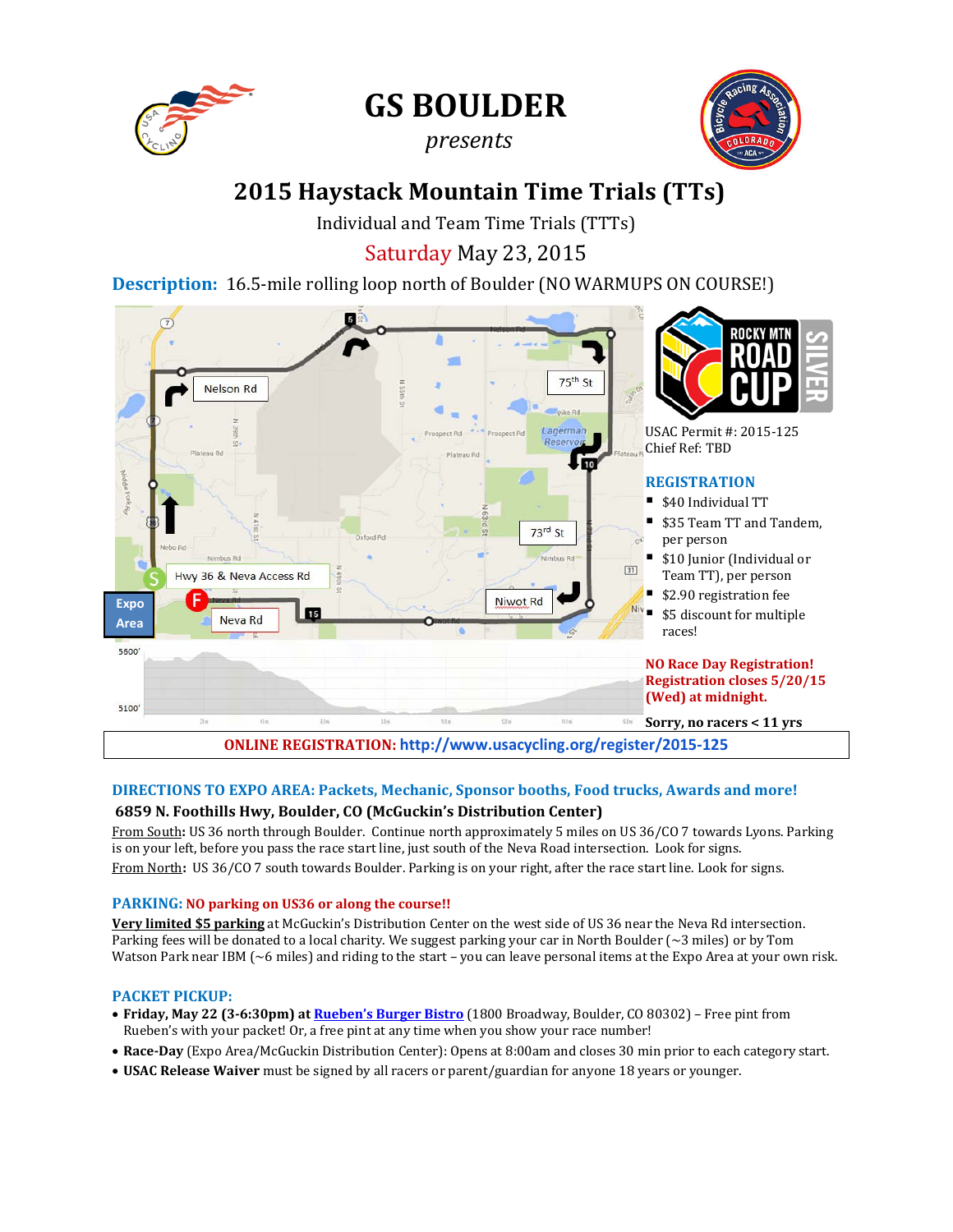**LICENSE: USAC license required, including juniors.** USAC 1-Day license: \$15 can be purchased through the online registration. Annual licenses available here: www.usacycling.org

**BRAC membership required, including juniors.** Annual Memberships available here: [www.coloradocycling.org](http://www.coloradocycling.org/) to avoid BRAC 1-Day membership (\$5) on race day. (BRAC 1-Day Membership exempt with USAC 1-Day)

**RACE INFO: Times may change.** Riders can use times listed in the tables below to get an approx. start time. **Official start times will be posted o[n gsboulder.org/haystack](http://gsboulder.org/haystack/) and at packet pickup on race day. Open field for TTT** is meant to accommodate composite teams of mixed gender, category, and ages. SM 5 is not a CUP category. Winners must be present to receive prize - **we will NOT mail prizes.** 

| Age/Category                         | First Rider Approx. Start Time | Prizes (min top 3, unless stated otherwise) |
|--------------------------------------|--------------------------------|---------------------------------------------|
| MM 50+ 1-2-3                         | 9:00 AM                        | Gift certificates & Merchandise             |
| $MM 50 + 4$                          | 9:20 AM                        | Gift certificates & Merchandise             |
| MM 60+                               | 9:35 AM                        | Gift certificates & Merchandise             |
| MW 50+                               | 9:44 AM                        | Gift certificates & Merchandise             |
| MW 60+                               | 9:48 AM                        | Gift certificates & Merchandise             |
| MM 70+                               | 9:51 AM                        | Gift certificates & Merchandise             |
| Tandem                               | 9:58 AM                        | Gift certificates & Merchandise             |
| MM 40+ 1-2-3                         | 10:05 AM                       | Gift certificates & Merchandise             |
| $MW40+$                              | 10:21 AM                       | Gift certificates & Merchandise             |
| SW <sub>3</sub>                      | 10:39 AM                       | Gift certificates & Merchandise             |
| SW <sub>4</sub>                      | 10:46 AM                       | Gift certificates & Merchandise             |
| SM 5, MM 40+5                        | 11:05 AM                       | Medals                                      |
| $MM40+4$                             | 11:23 AM                       | Gift certificates & Merchandise             |
| SM <sub>4</sub>                      | 11:42 AM                       | Gift certificates & Merchandise             |
| $MM40+3$                             | 11:55 AM                       | Gift certificates & Merchandise             |
| SM <sub>3</sub>                      | 12:11 PM                       | Gift certificates & Merchandise             |
| SM P-1-2                             | 12:25 PM                       | 5 deep: \$125, \$100, \$75, \$50, \$30      |
| SW P-1-2                             | 12:45 PM                       | 3 deep: \$125, \$100, \$75                  |
| Juniors (11-12, 13-14, 15-16, 17-18) | 12:51 PM                       | Gift certificates & Merchandise             |

# **INDIVIDUAL TIME TRIAL (ITT)**

#### **TEAM TIME TRIAL (TTT)**

| Age/Category                         | First Rider Approx. Start Time | <b>Prizes (Top 3 finishing Teams)</b> |
|--------------------------------------|--------------------------------|---------------------------------------|
| Open/Mixed                           | 2:00 PM                        | Gift certificates & Merchandise       |
| MM 50+ 1-2-3                         | 2:03 PM                        | Gift certificates & Merchandise       |
| $MM 50 + 4$                          | 2:07 PM                        | Gift certificates & Merchandise       |
| MM 60+                               | 2:13 PM                        | Gift certificates & Merchandise       |
| $MW50+$                              | 2:14 PM                        | Gift certificates & Merchandise       |
| MW $60+$                             | 2:16 PM                        | Gift certificates & Merchandise       |
| MM 70+                               | 2:19 PM                        | Gift certificates & Merchandise       |
| $MM40+1-2-3$                         | 2:22 PM                        | Gift certificates & Merchandise       |
| $MW40+$                              | 2:26 PM                        | Gift certificates & Merchandise       |
| SW <sub>3</sub>                      | 2:30 PM                        | Gift certificates & Merchandise       |
| SW <sub>4</sub>                      | 2:34 PM                        | Gift certificates & Merchandise       |
| SM 5, MM 40+5                        | 2:44 PM                        | Medals                                |
| $MM40+4$                             | 2:50 PM                        | Gift certificates & merchandise       |
| SM <sub>4</sub>                      | 2:54 PM                        | Gift certificates & merchandise       |
| $MM40+3$                             | 2:59 PM                        | Gift certificates & merchandise       |
| SM <sub>3</sub>                      | 3:03 PM                        | Gift certificates & merchandise       |
| SM P-1-2                             | 3:12 PM                        | 3 deep: \$300, \$200, \$100           |
| SW P-1-2                             | 3:17 PM                        | 3 deep: \$300, \$200, \$100           |
| Juniors (11-12, 13-14, 15-16, 17-18) | 3:20 PM                        | Gift certificates & merchandise       |